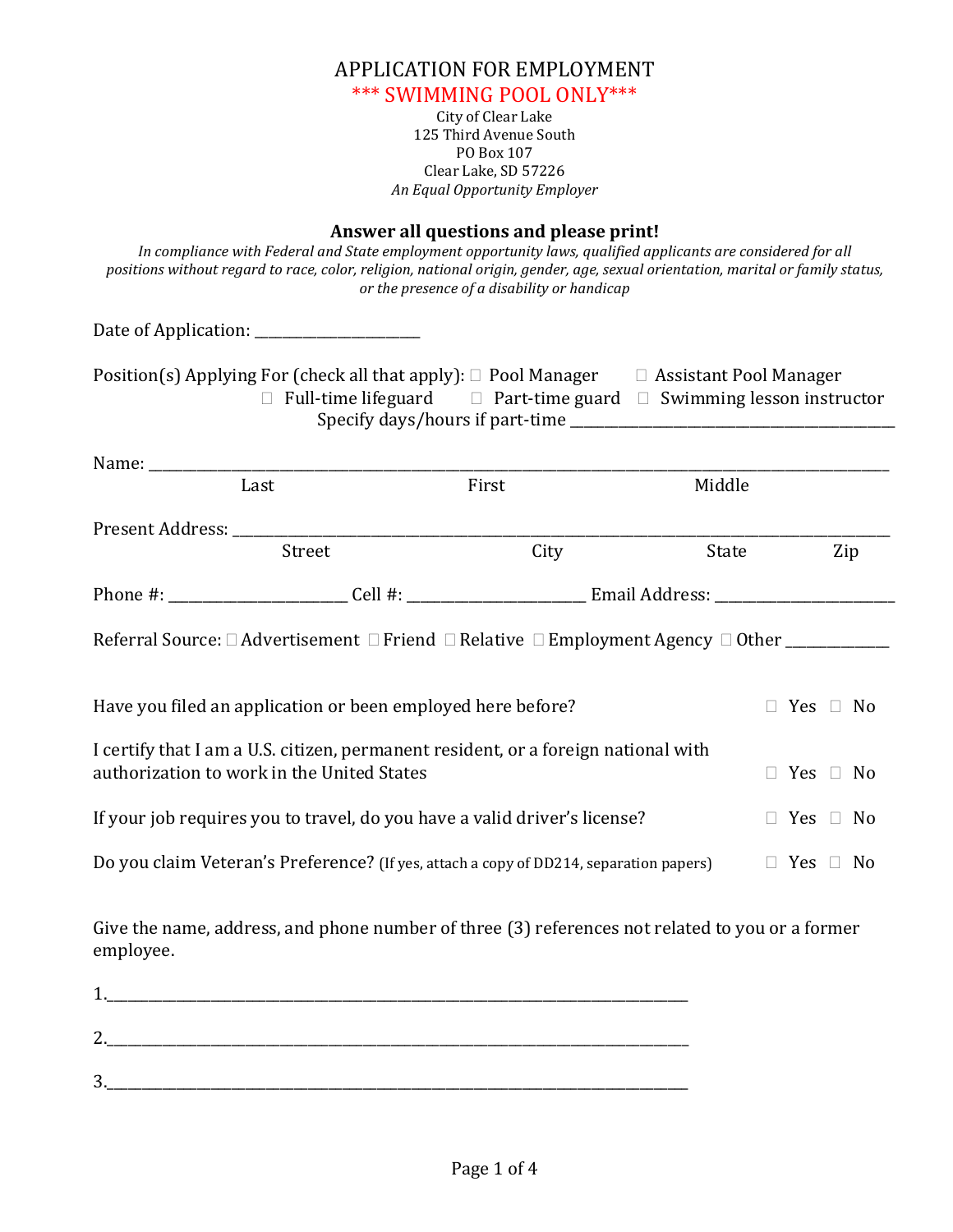## **EMPLOYMENT EXPERIENCE**

List each job held. Start with your present or last job. Include military service assignments and volunteer activities

| Employer           | Dates                 |       | <b>Work Performed</b> |  |
|--------------------|-----------------------|-------|-----------------------|--|
|                    | To<br>From            |       |                       |  |
| Address            |                       |       |                       |  |
|                    |                       |       |                       |  |
| Job Title          | Hourly Rate or Salary |       |                       |  |
|                    | <b>Starting</b>       | Final |                       |  |
| Reason for Leaving |                       |       |                       |  |
|                    |                       |       |                       |  |

| Employer           | Dates                        |       | <b>Work Performed</b> |  |
|--------------------|------------------------------|-------|-----------------------|--|
|                    | From                         | To    |                       |  |
| Address            |                              |       |                       |  |
|                    |                              |       |                       |  |
| Job Title          | <b>Hourly Rate or Salary</b> |       |                       |  |
|                    | <b>Starting</b>              | Final |                       |  |
| Reason for Leaving |                              |       |                       |  |

| Employer           | Dates                        |       | <b>Work Performed</b> |  |
|--------------------|------------------------------|-------|-----------------------|--|
|                    | To<br>From                   |       |                       |  |
| Address            |                              |       |                       |  |
|                    |                              |       |                       |  |
| Job Title          | <b>Hourly Rate or Salary</b> |       |                       |  |
|                    | <b>Starting</b>              | Final |                       |  |
| Reason for Leaving |                              |       |                       |  |

| Employer           | Dates                        |       | <b>Work Performed</b> |  |
|--------------------|------------------------------|-------|-----------------------|--|
|                    | To<br>From                   |       |                       |  |
| Address            |                              |       |                       |  |
|                    |                              |       |                       |  |
| Job Title          | <b>Hourly Rate or Salary</b> |       |                       |  |
|                    | <b>Starting</b>              | Final |                       |  |
| Reason for Leaving |                              |       |                       |  |

If you need additional space, please continue on a separate sheet of paper

Are there any other experiences, skills, or qualifications which you feel would especially fit you for work with our organization? If so, please explain: \_\_\_\_\_\_\_\_\_\_\_\_\_\_\_\_\_\_\_\_\_\_\_\_\_\_\_\_\_\_

\_\_\_\_\_\_\_\_\_\_\_\_\_\_\_\_\_\_\_\_\_\_\_\_\_\_\_\_\_\_\_\_\_\_\_\_\_\_\_\_\_\_\_\_\_\_\_\_\_\_\_\_\_\_\_\_\_\_\_\_\_\_\_\_\_\_\_\_\_\_\_\_\_\_\_\_\_\_\_\_\_\_\_\_\_\_\_\_\_\_\_\_\_\_\_\_\_\_\_\_\_\_\_\_\_\_\_\_\_\_\_\_\_\_\_\_

\_\_\_\_\_\_\_\_\_\_\_\_\_\_\_\_\_\_\_\_\_\_\_\_\_\_\_\_\_\_\_\_\_\_\_\_\_\_\_\_\_\_\_\_\_\_\_\_\_\_\_\_\_\_\_\_\_\_\_\_\_\_\_\_\_\_\_\_\_\_\_\_\_\_\_\_\_\_\_\_\_\_\_\_\_\_\_\_\_\_\_\_\_\_\_\_\_\_\_\_\_\_\_\_\_\_\_\_\_\_\_\_\_\_\_\_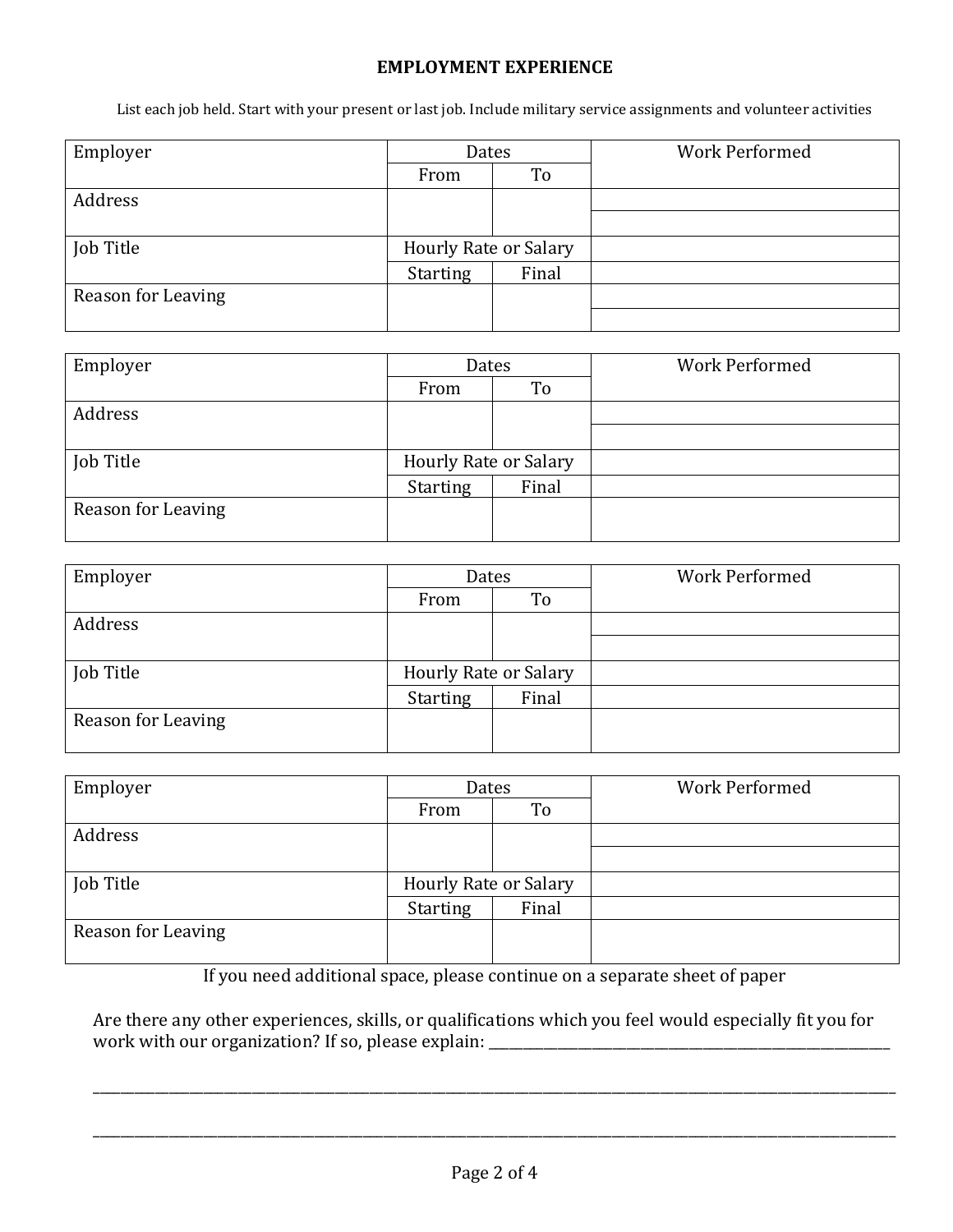## **EDUCATION**

|                                                                                                           | Elementary | <b>High School</b> |                                     | Graduate/Professional                 |  |
|-----------------------------------------------------------------------------------------------------------|------------|--------------------|-------------------------------------|---------------------------------------|--|
| <b>School Name</b>                                                                                        |            |                    |                                     |                                       |  |
| Years<br>Completed<br>(circle)                                                                            | 4 5 6 7 8  | 9<br>10 11 12      | $1\quad 2\quad 3$<br>$\overline{4}$ | $\overline{2}$<br>3<br>$1 \quad$<br>4 |  |
| Diploma/Degree                                                                                            |            |                    |                                     |                                       |  |
| Describe Course<br>of Study:                                                                              |            |                    |                                     |                                       |  |
| Describe<br>Specialized<br>Training,<br>Apprenticeship,<br>Skills, and<br>Extra-Curricular<br>Activities: |            |                    |                                     |                                       |  |

## **CERTIFICATIONS**

| $\Box$ Lifeguard Training      |  |
|--------------------------------|--|
| First Aid                      |  |
| <b>CPR</b>                     |  |
| $\Box$ Water Safety Instructor |  |
| WSI Aide                       |  |
| Other:                         |  |